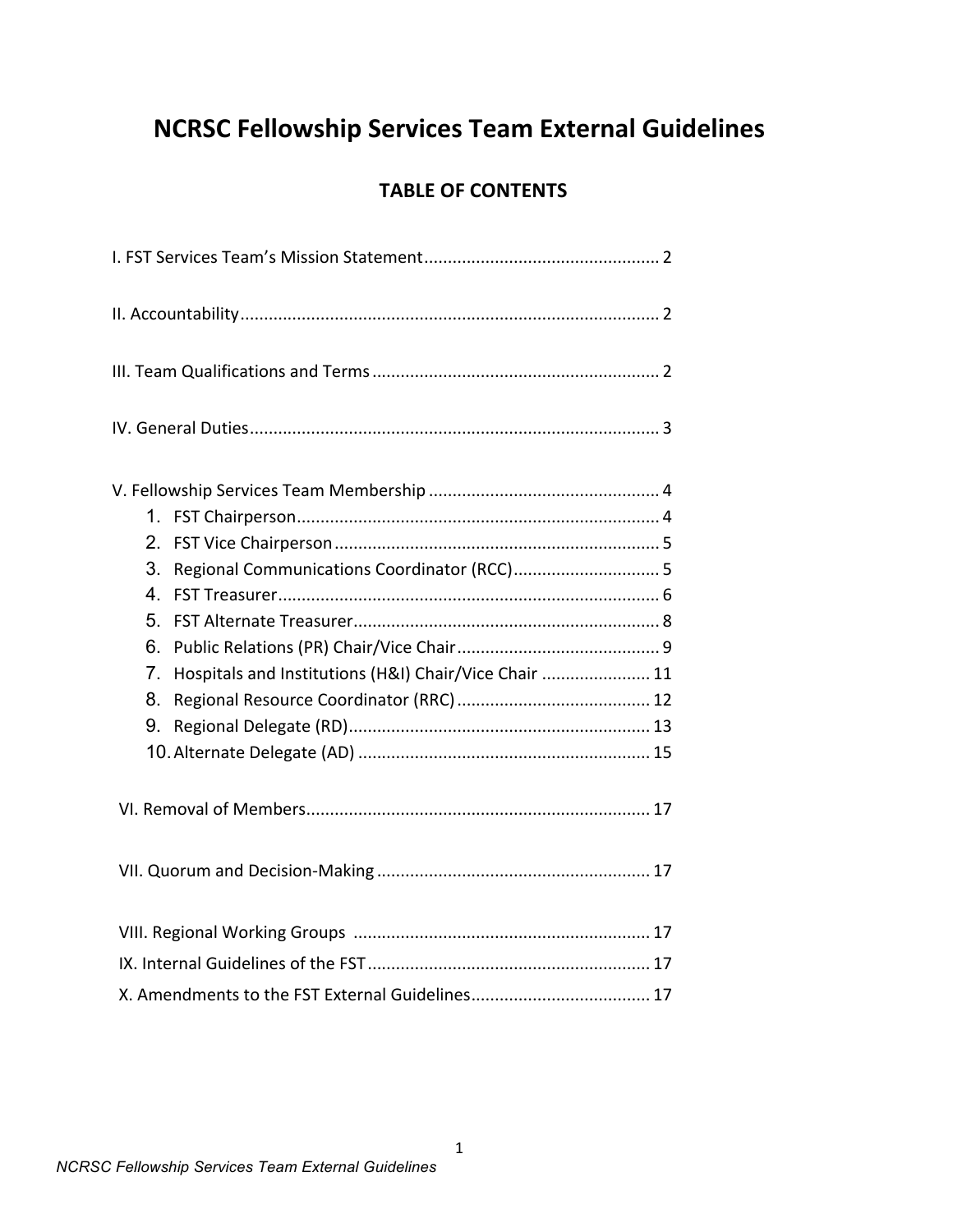## **NCRSC Fellowship Services Team External Guidelines**

*Approved 10-9-2010, updated 5-11-2013*



## **I. Fellowship Services Team's Mission Statement**

The Fellowship Services Team (FST) has been established by the Northern California Regional Service Committee (NCRSC) to contribute to the continuation and growth of Narcotics Anonymous service within the Northern California Region. In keeping with the Twelve Traditions and the Twelve Concepts for NA Service, and to cultivate unity, the FST's Mission is:

- $\cdot$  To serve as the single point of accountability for coordination of the NCRSC Resource Pool and all Regional Working Groups by utilizing the vast talents and skills of the NA membership in the Northern California Region.
- \* To provide support and resources for Public Relations [PR and H&I] services in the Northern California Region.
- $\cdot$  To identify and cultivate future leaders in our membership through the training, education, and mentoring of trusted servants.
- $\cdot$  To act as the voice of the NCRSC when it is not in session, remaining accountable to the NCRSC and maintaining clear communications at all times.

## **II. Accountability**

The FST is directly accountable to the RSC. Through the RSC, the FST is accountable to the final authority within our service structure as stated in the Second Concept for NA Service, the NA groups. In accordance with the principle of delegation described in the Third Concept for NA Service, the RSC delegates to the FST the authority to provide effective services and to make interim decisions when the RSC is not in session, always mindful of the priorities previously established by the RSC.

## **III. Team Qualifications and Terms**

The FST will consist of up to twelve (12) members elected by the RSC. The qualities expressed in the Fourth Concept for NA Service, such as humility, integrity, trustworthiness, and strong commitment to open communication, are highly desired. In addition, the following qualities express the skills and experience vital to the FST's optimum service to the fellowship:

1. A working knowledge of our Twelve Steps, Twelve Traditions, and Twelve Concepts for NA Service

- 2. Familiarity with NA's service system through personal experience
- 3. Familiarity with and commitment to the NCRSC's Purpose and The FST Mission Statement
- 4. History of both completing work independently and working well within a team
- 5. Administrative, organizational, and communication skills
- 6. Computer literacy, Internet and email access

2

## *NCRSC Fellowship Services Team External Guidelines*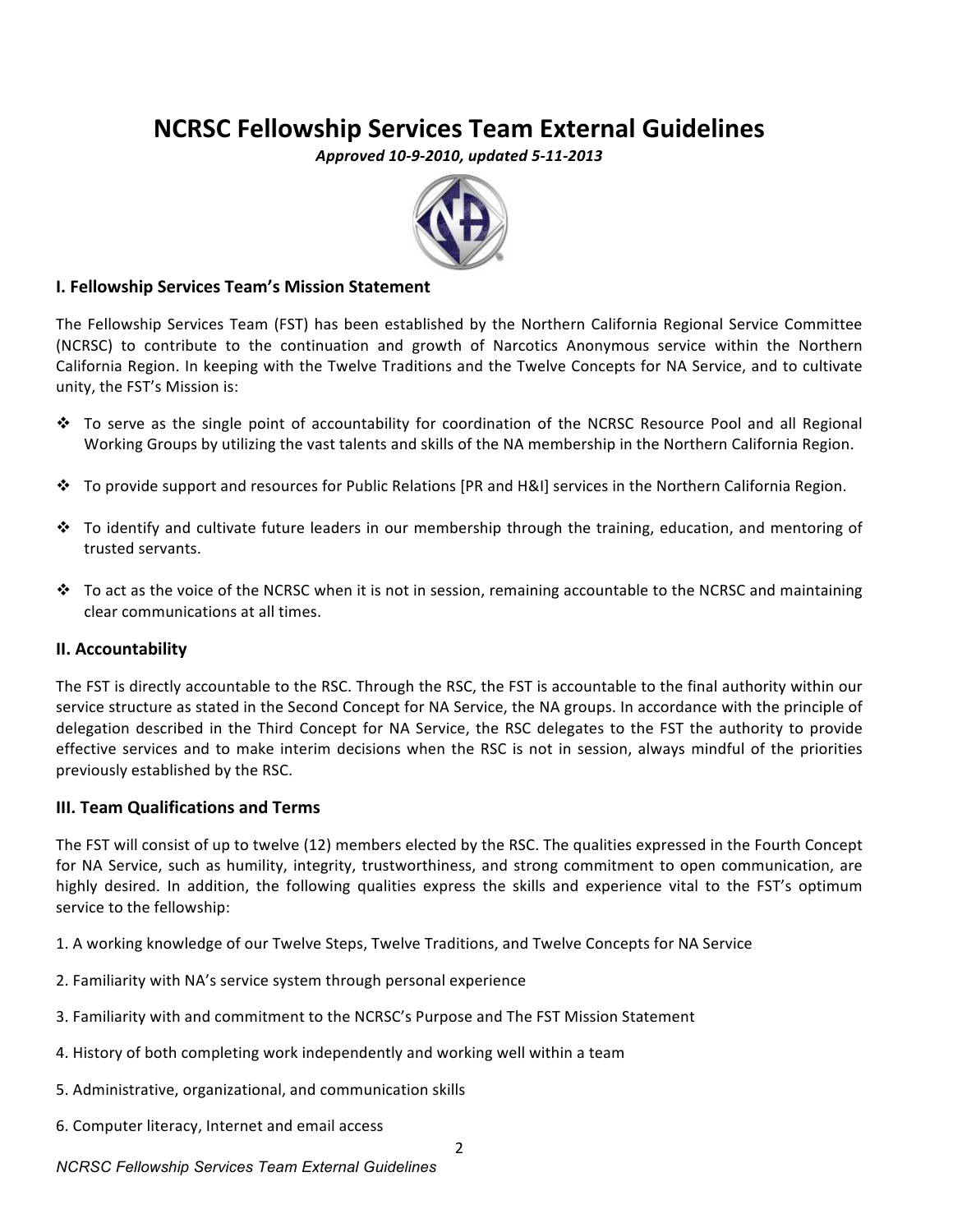## 7. Access to adequate and reliable transportation

8. Sufficient time, including several hours per week and a couple weekends per month, to fulfill all commitments to the FST, including:

- A. returning phone calls
- B. responding to email
- C. completing assigned tasks in a timely manner
- D. attending the NCRSC, FST, and working group meetings
- E. travelling as directed

9. All members of the FST, with the exception of the Regional Delegate (RD) and Alternate Delegate (AD), must have a minimum of five (5) years' clean time

10. The RD and AD must have a minimum of eight (8) years' clean time

11. The length of term for all FST members is one (1) year, with the exception of the RD and AD, which is two (2) years

12. All members of the FST are eligible for election to two (2) consecutive terms for any one (1) position on the FST

13. There are no limits on the number of positions a member may serve on the FST in different capacities

## **IV. General Duties**

So that the FST can fulfill its mission and the conscience of the RSC, the general duties of the FST are to:

1. In accordance with the transparency and integrity as embodied in the Eighth Concept for NA Service, provide comprehensive reporting to the RSC on all FST activities, travel, developments, and fellowship correspondence

2. Communicate to our fellowship in writing all business conducted at the RSC

3. Attend all RSC, FST and assigned working group meetings

4. Provide support and administration for meetings of the RSC and NA 101 Assemblies

5. Provide liaison support and guidance to the Northern California Regional Service Office (RSO) Board of Directors (BOD) and Northern California Regional Convention Committee (NCCNA)

6. Plan and budget for routine service provision and project development

7. Select members for project development and completion through use of the Regional Resource Pool (RRP)

- 8. Administer and facilitate all working groups, based on project plans approved by the RSC
- 9. Provide support and assistance, as needed, to the Regional Nominations Panel (RNP)
- 10. Provide coordination and assistance of Public Relations efforts throughout the Northern California Region

11. Conduct ongoing strategic planning, including evaluation of internal and external elements that impact our ability to effectively deliver services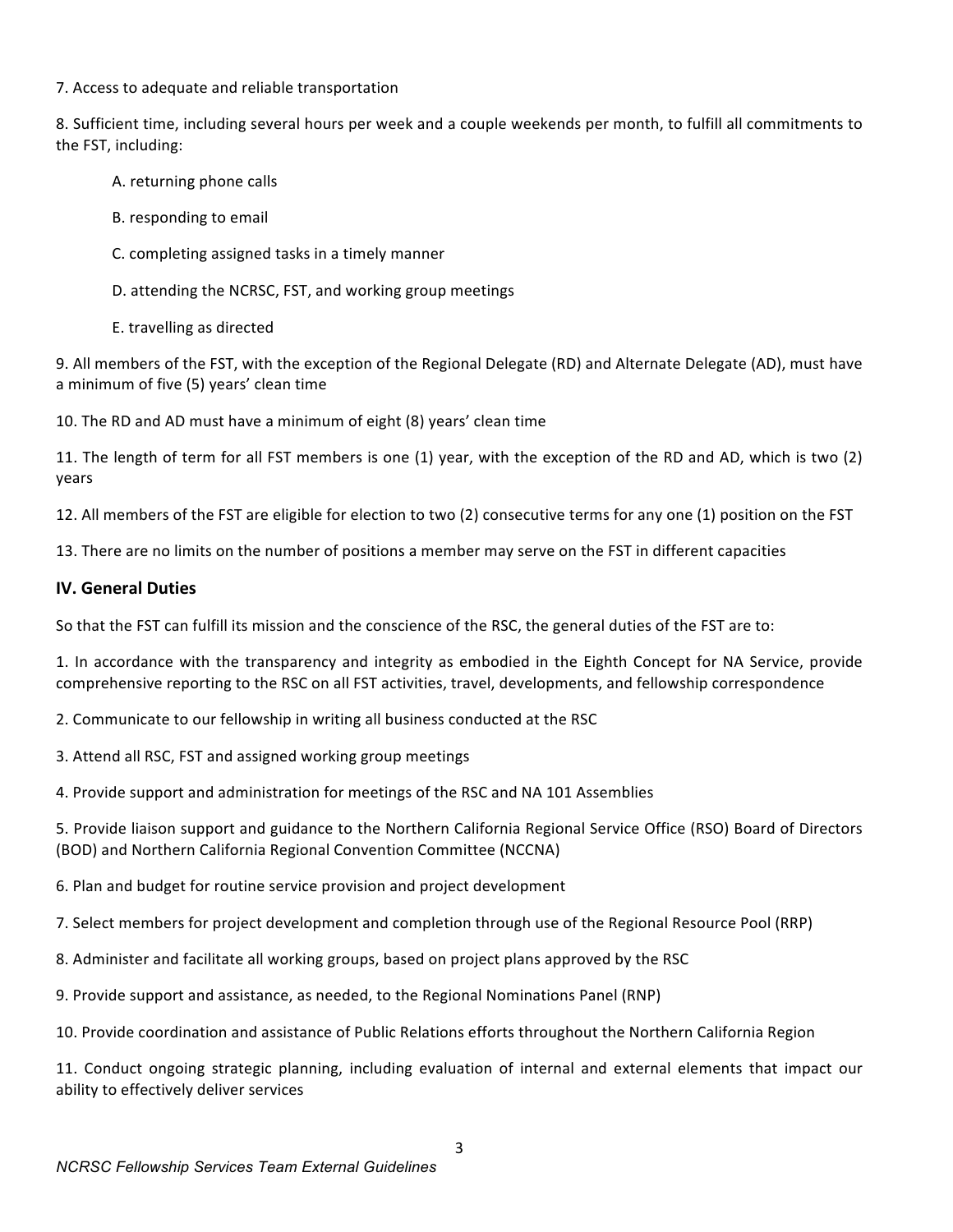12. Continue to provide assistance in an advisory capacity for two months after the completion of service on the FST

## **V. Fellowship Services Team Membership**

## **1. FST Chairperson:**

The FST Chairperson must have a proven track record of strong leadership, facilitation skills and consensus building skills. The FST Chair must be able to work toward keeping the FST focused on our vision and primary purpose. They must also be able to delegate responsibilities and manage the activities of the FST between team meetings. The FST Chair shall:

## A. Agenda:

1. Create the agenda for the FST, and add any items submitted by any FST member

2. Create the agenda for the RSC and provide each FST member the agenda prior to the FST meeting

3. Provide a current RSC agenda to all RSC participants on the day of the RSC

## B. Facilitation:

1. Facilitate both the FST and RSC meetings without bias in a calm and professional manner and be responsible for including all members in the decision-making process

2. Be an experienced facilitator with a background in process meetings and be able to focus on conflict resolution

3. Strive to make sure all opinions are heard and no one voice dominates

#### C. Scheduling:

1. Schedule FST meetings in a consistent manner and coordinate with the other FST members so that everyone can be present for the whole meeting

2. Strive to ensure that no member of the FST is overburdened; the FST Chair shall take great care to distribute the work load evenly amongst all FST members

#### D. Bank Accounts:

1. Be a co-signer on all RSC bank accounts and must be available to monitor those accounts

- 2. Have a working knowledge of those accounts and be accountable for funding availability
- 3. Schedule the audit of all RSC bank accounts on a quarterly basis
- 4. Appoint members of the RSC and FST to do this audit

a. If the audit is not completed, the FST Chair shall notify the RSC, in writing at the subsequent RSC meeting

b. The audit shall be placed on the RSC agenda until completed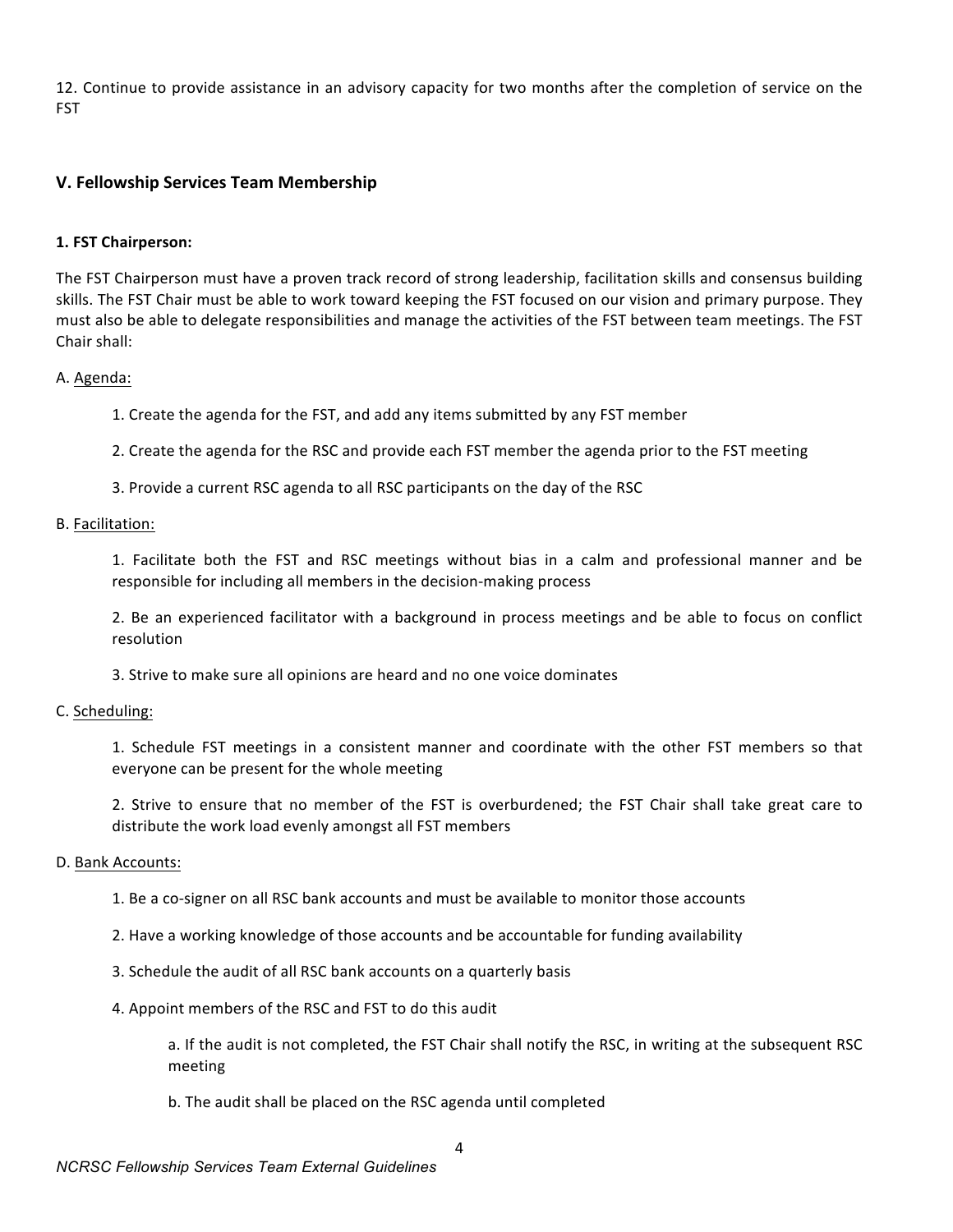## **2. FST Vice Chairperson**

The FST Vice Chairperson shall work closely with the FST Chair. The FST Vice-Chair must have strong leadership, facilitation skills and consensus-building skills. The FST Vice-Chair must be able to work toward keeping the FST focused on our vision and primary purpose. They must also be able to delegate responsibilities and assist the FST Chair with managing the activities of the FST between team meetings. The FST-Vice Chair shall:

#### A. Events:

1. To oversee all regionally sponsored events

#### B. Agenda:

1. Assist the FST Chair as needed with creating the agenda for the FST

2. Assist the FST Chair as needed with creating the agenda for the RSC

## C. Scheduling:

1. Assist the FST Chair with scheduling FST meetings in a consistent manner and coordinate with the other FST members so that everyone can be present for the whole meeting

#### D. Forms:

1. Manage all Project Proposal forms and Regional Travel Request forms submitted to the FST

## E. Training and Mentorship:

1. Coordinate the New RCM Orientation as well as provide any materials necessary to the training, education, and mentorship of all RSC participants

#### F. Facilitation:

1. Assume the duties of the FST Chair when the FST Chair is absent

2. Assist the FST Chair with any of their duties as well as facilitation and/or preparation for the FST and RSC meetings

3. Like the FST Chair, the FST Vice-Chair must be an experienced facilitator with a background in process meetings and be able to focus on conflict resolution

#### G. Bank Accounts:

- 1. Be a co-signer on the RSC bank accounts and must be available to monitor those accounts
- 2. Have a working knowledge of those accounts and be accountable for funding availability

#### **3. Regional Communications Coordinator (RCC):**

The Regional Communications Coordinator will be the single point of accountability (SPOA) for all communications among the FST as well as the SPOA for all communications between the FST and the RSC. The RCC will need strong communication, writing, organizational, administrative and secretarial skills. The RCC shall:

#### A. Communications: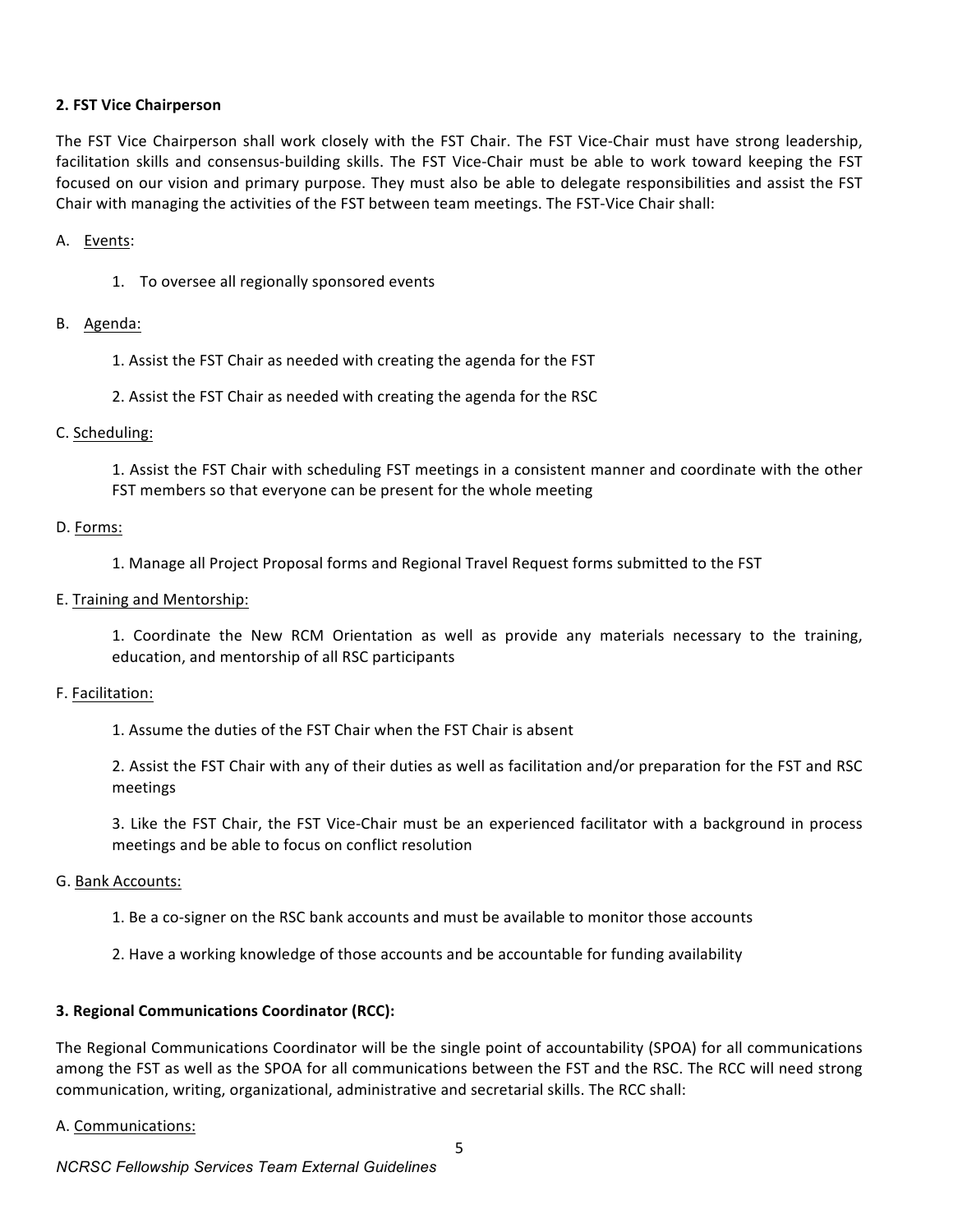1. Provide regular communications to the Northern California Fellowship on RSC related business and discussions and will act as the SPOA for all communications between the FST and the RSC

2. Find new and effective ways by which information and communication is conveyed (flyers, Regional Newsletters, Regional Booths at events, email, etc.)

#### B. Minutes and Roster:

1. Be responsible for all minutes and correspondence amongst the FST as well as the RSC

2. Provide and distribute minutes for all RSC meetings as well as a RSC participant roster to all RSC participants

## C. Records and Archives:

1. Be the custodian of all RSC records

2. Work with the RSO in developing and maintaining an inventory of all items of historical significance to the Northern California Region

## D. Forms:

1. Be the custodian of any and all forms that are used within the RSC (Guidelines, Policies, Handbooks, etc.)

## E. Regional Events/Service Calendar:

1. Maintain a Regional Events and Service Calendar on www.norcalna.org

## **4. FST Treasurer:**

The FST Treasurer shall serve as the Treasurer for Northern California Regional Services. As such, they are responsible for the FST and FST Working Groups' adherence to approved budgets and financial practices. The FST Treasurer also is ultimately responsible for managing the treasury of the RSC, reporting on all financial activities to the RSC, and answering financial questions from the FST and RSC. The FST Treasurer shall possess a combination of the following:

## A. Skills:

1. Have knowledge of accounts payable and accounts receivable

2. Have an ability to perform reconciliations of balance sheet and income accounts

3. Have an understanding of maintaining and entry into the general ledger through the use of journal entries

- 4. Have past use of accounting software
- 5. Perform working group financial reporting as needed

6. Process and maintain documents as needed for accurate record keeping similar to bookkeeping needed in a nonprofit organization

7. Be able to maintain records of source data through data entry, to financial statement preparation culminated with yearend preparation to closing and opening entries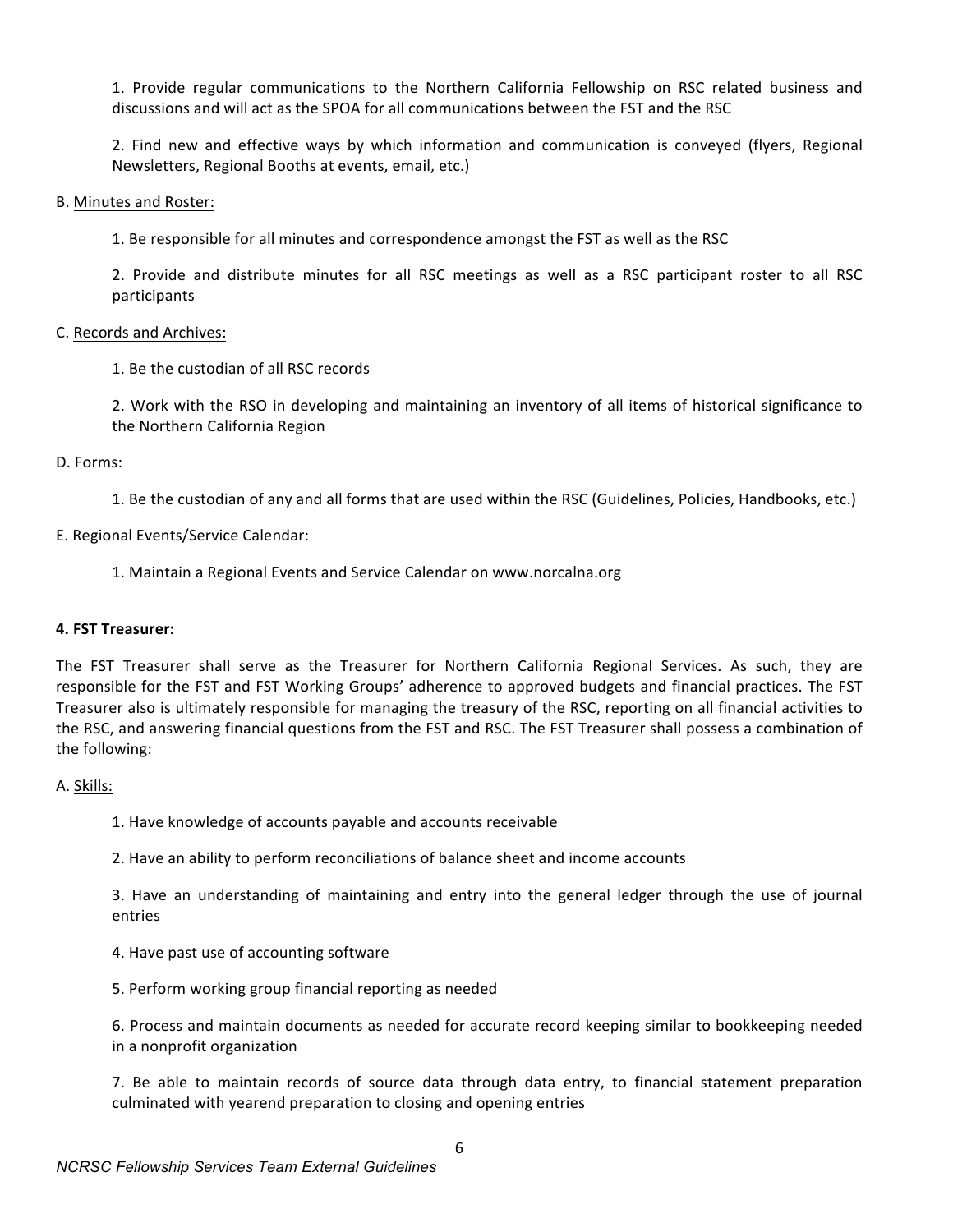8. Have past treasury experience at either Area level or large event service (example NCCNA) or relevant education and or work experience

## B. Accounting:

1. Perform all financial record keeping and bank reconciliation

- 2. Keep a current and accurate financial ledger
- 3. Pay all regular monthly operating expenses in a timely manner
- 4. Pay all approved expenses in a timely manner
- 5. Be responsible for issuing receipts for all moneys received

6. Be responsible for issuing Cash Advance Vouchers to trusted servants requesting Regional funds advance, for approved expenses

7. Collect receipts for all reimbursements and cash advances

8. Prepare (with help from the outgoing Treasurer), and submit RSC tax information (for the previous fiscal year), including Income & Expenses, to the RSO by August

## C. Reporting:

- 1. Submit a written quarterly report
- 2. Submit a written annual financial statement at the end of each fiscal year
- 3. Provide copy of monthly Treasurer's Report to the RSO Special Worker

#### D. Quarterly Audit:

- 1. Provide proper records to the appointed members of the FST for the quarterly audit
- 2. Attend and coordinate quarterly audit

#### E. Budget:

1. Along with the FST, prepare a budget for the RSC annually, to be approved by the RSC in the month of July

F. Bank Accounts:

1. Be the custodian of and co-signer on all RSC bank accounts and must be available to monitor those accounts

2. Have a working knowledge of those accounts and be accountable for funding availability

#### G. Training and Mentoring the FST Alternate Treasurer:

1. Work closely with the Alternate Treasurer, so that they are capable of performing any of the Treasurer's tasks at any time

2. Mentor and groom the Alternate Treasurer to become an effective Treasurer and valuable resource to the Northern California Region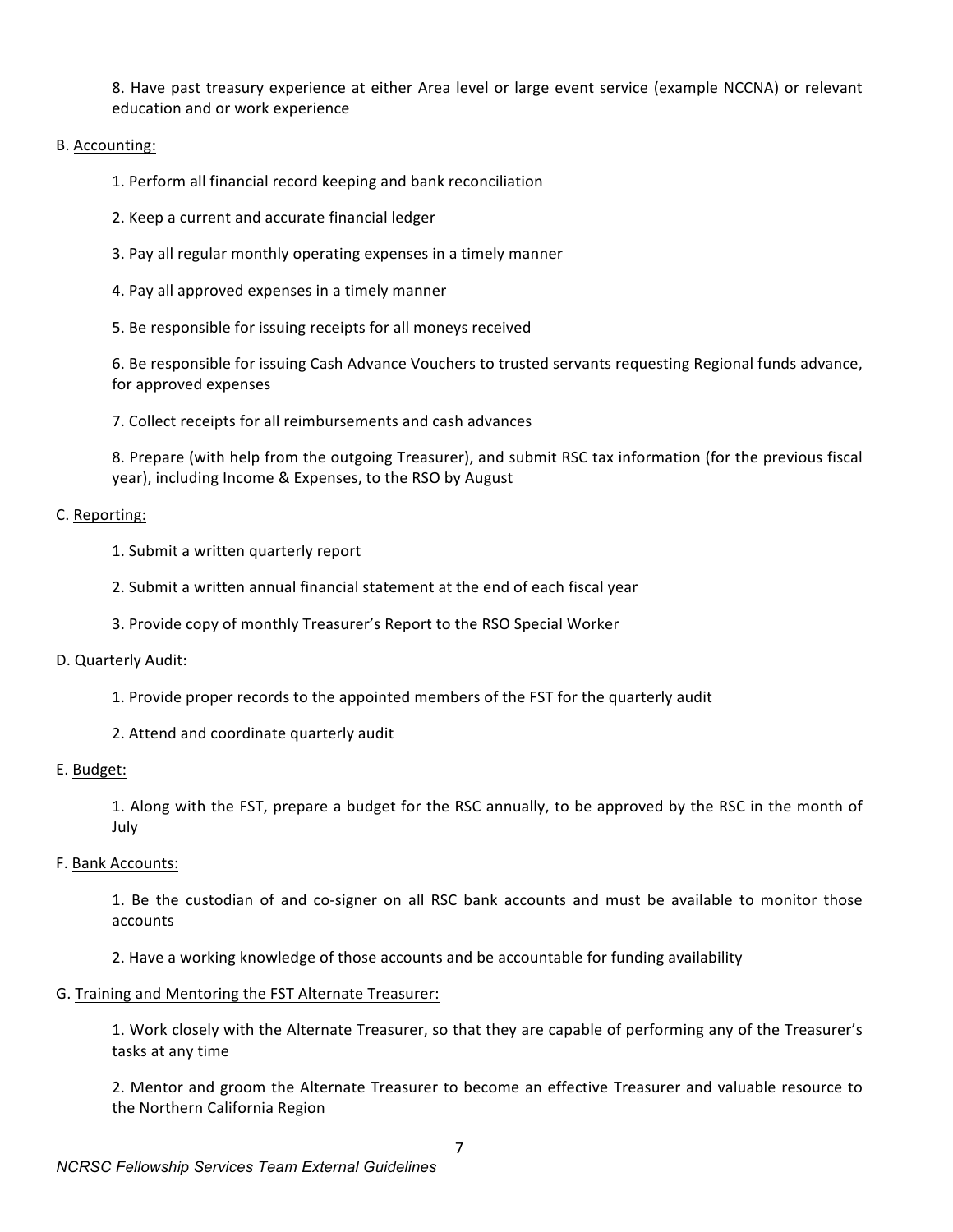## *5.* **FST Alternate Treasurer:**

The FST Alternate Treasurer shall serve as the Alternate Treasurer for Northern California Regional Services. As such, they are responsible for the FST and FST Working Groups' adherence to approved budgets and financial practices. The FST Alternate Treasurer also is ultimately responsible for managing the treasury of the RSC, reporting on all financial activities to the RSC, and answering financial questions from the FST and RSC. The FST Alternate Treasurer shall possess a combination of the following:

## A. Skills:

- 1. Have knowledge of accounts payable and accounts receivable
- 2. Have an ability to perform complex reconciliations of balance sheet and income accounts

3. Have an understanding of maintaining and entry into the general ledger through the use of journal entries

- 4. Have past use of accounting software
- 5. Perform working group financial reporting as needed

6. Process and maintain documents as needed for accurate record keeping similar to bookkeeping needed in a nonprofit organization

7. Be able to maintain records of source data through data entry, to financial statement preparation culminated with yearend preparation to closing and opening entries

8. Have past treasury experience at either Area level or large event service (example NCCNA) or relevant education and or work experience

## B. Accounting:

- 1. Assist the Treasurer with all financial record keeping and bank reconciliation
- 2. Have a working knowledge of all RSC financial ledgers
- 3. Assist the Treasurer with paying all regular monthly operating expenses in a timely manner

4. Assist the Treasurer with paying all approved expenses in a timely manner

5. Assist the Treasurer with issuing receipts for all moneys received

6. Assist the Treasurer with issuing Cash Advance Vouchers to trusted servants requesting Regional funds advance, for approved expenses

7. Assist the Treasurer with collecting receipts for all reimbursements and cash advances

8. Assist the Treasurer with preparing (with help from the outgoing Treasurer), and submit RSC tax information (for the previous fiscal year), including Income & Expenses, to the RSO by August

#### C. Reporting:

1. Assist the Treasurer with submitting a written quarterly report

2. Assist the Treasurer with submitting a written annual financial statement at the end of each fiscal year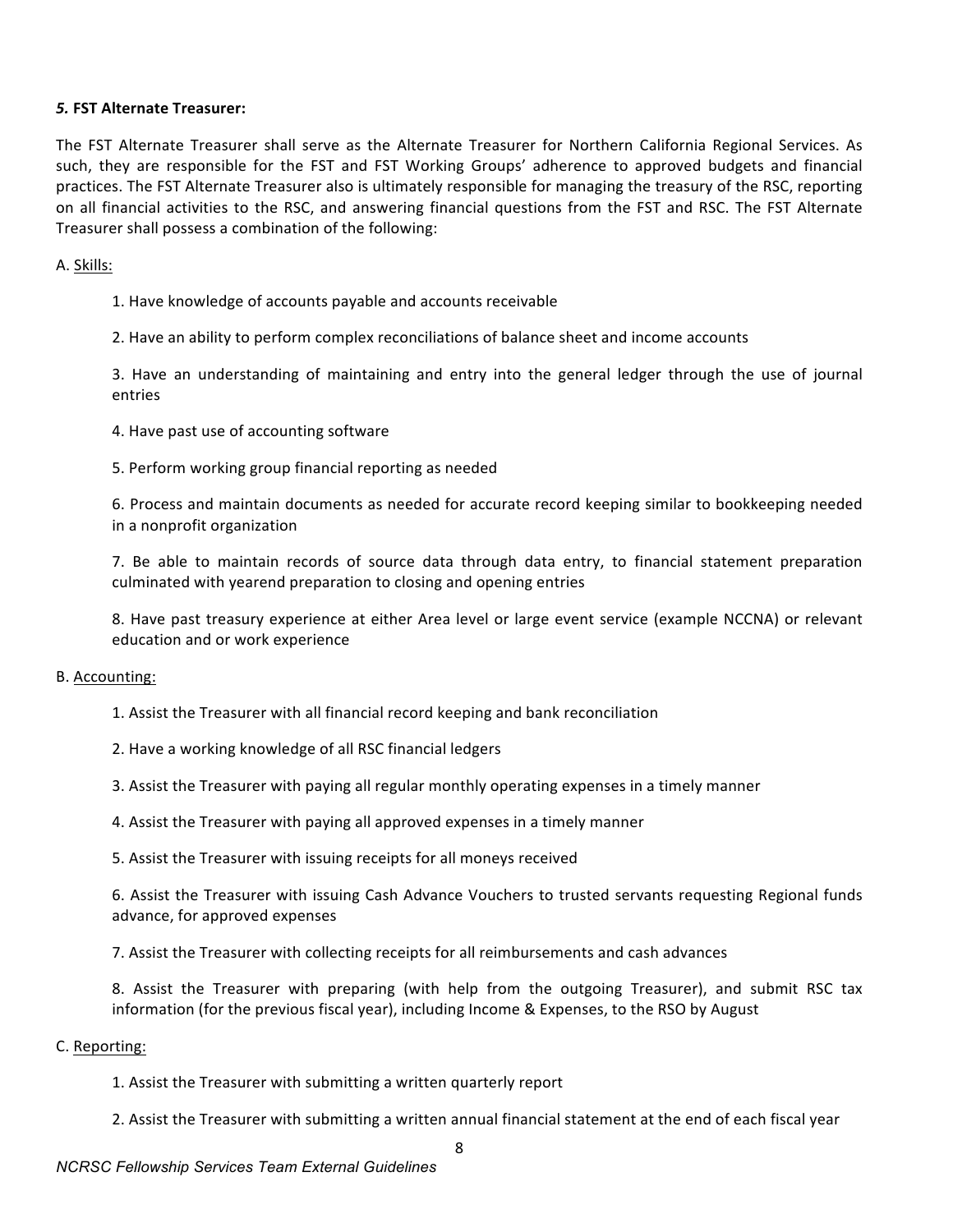3. Assist the Treasurer with providing copy of monthly Treasurer's Report to the RSO Special Worker

## D. Quarterly Audit:

1. Assist the Treasurer with providing proper records to the appointed members of the FST for the quarterly audit

## 2. Attend quarterly audit

## E. Budget:

1. Along with the FST, prepare a budget for the RSC annually, to be approved by the RSC in the month of July

## F. Bank Accounts:

- 1. Be a co-signer on the RSC bank accounts and must be available to monitor those accounts
- 2. Have a working knowledge of those accounts and be accountable for funding availability

## **6. Public Relations (PR) Chair/Vice Chair:**

The Regional Public Relations Chair/Vice Chair shall further our Public Relations effort by coordinating our attendance at professional events and provide training, education and support to our member Areas Public Information and Public Relations Sub-Committees; striving to improve their ability to provide services, increase their knowledge about PR, and provide a network for these Committees to share their experiences with each other. The PR Chair/Vice Chair shall promote unity and consistency in the Regions PR efforts by educating PR members on how to provide a clear consistent message of recovery in Narcotics Anonymous to the public. The PR Chair/Vice Chair shall be well versed in protocol, current trends and publications such as the NAWS *Public Relations Handbook*, *Hospitals and Institutions handbook* and activities regarding PR within NA. The PR Chair/Vice Chair should have a considerable history of PR service within the Northern California Region. The PR Chair/Vice Chair shall:

## A. Training & Education:

1. Provide continuing training and education to Northern California Area PI/PR Sub-Committee members

2. Take an active role in coordinating participation as requested in Area learning days, workshops, or other PR events, as well as facilitating training and dialogue at the Regional PR/H&I Sharing Forum

3. The PR Chair shall work closely with the Vice-Chair to provide mentorship

## B. Coordination of Services:

1. Shall work with the Regional H&I Chair/Vice Chair to facilitate the regional PR/H&I Sharing Forum, and shall provide a written report for each forum session.

- 2. Facilitate correspondence between Area PI/PR Sub-Committees, other Regions and NAWS
- 3. Be careful not to interfere in the responsibility of the Area PI/PR Sub-Committees
- 4. Maintain a Region-wide contingency plan for assisting Area PI/PR efforts in a time of disaster

## C. Resource Library and Equipment: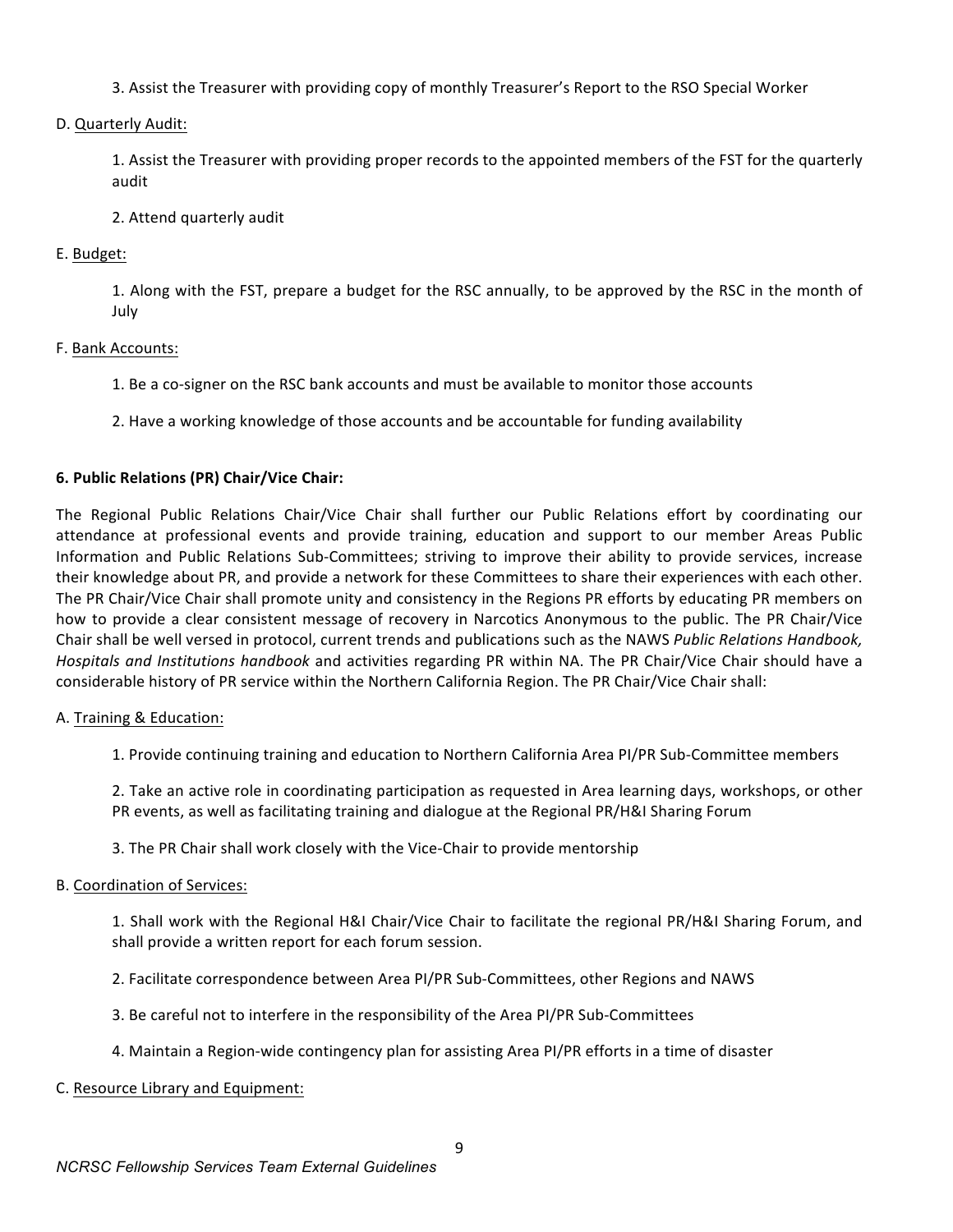1. Be responsible for maintaining all Regional PR assets; as well as ensuring that these are available as a resource for Regional PR events and to loan to Area PI/PR Sub-Committees

2. Be authorized, within the scope of the approved RSC budget, to purchase service related media as part of a resource library for member and Area use

3. Be responsible for maintenance and coordination of the Regional PR Booth, Area PR booth, signs, easels, Public Service Announcements and other Public Relations equipment owned by the RSC The Regional PR Booth is for Regional PR use only, however, the Area PR booth and other items may be loaned out to Area PI/PR Sub-Committees. In the event of a scheduling conflict, priority consideration is given to larger and non-NA events

## D. Regional PR Literature Fund:

1. Maintain an available inventory of literature to assist Area PR/PI Sub-Committees, or, in some cases, members and facilities that are not currently being served by a local PR/PI Sub-Committee

2. In most cases, the PR Chair/Vice-Chair may distribute literature at their discretion; however, any single literature disbursement that represents more than 25% of the total budgeted allocation for the fund in a given year will require the approval of the FST

## E. Western Services Learning Days (WSLD):

1. Pending budgetary approval by the RSC, the FST may fund the PR Chair/Vice Chair or other member of the FST to the WSLD. Each year designated FST member will attend the business meeting on Sunday morning at the WSLD. Prior consent of the RSC is required to submit a bid to host a subsequent WSLD event

#### F. Non-NA Events:

1. Oversee logistics, registration and other expenses at large professional events held in Northern California; other events are selected and prioritized by the FST

#### G. Participation at NCCNA:

1. Work closely along with the Regional H&I Chair/Vice Chair and the Regional Events Coordinator to ensure that meeting rooms are provided at NCCNA for at least six (6) hours of PR and H&I workshops combined. It should be requested that Regional H&I and PR workshops not occur at the same time during the convention

2. Along with the Regional PR/H&I Sharing Forum, will be responsible for the content of the PR workshops at NCCNA and will communicate the program content to the Regional Events Coordinator

3. Bear responsibility for ensuring the Regional PR booth is properly staffed during the convention

a. A suitable location for the Regional PR booth, with a volunteer table should be arranged with the Regional Events Coordinator

b. Either the FST Regional Events Coordinator or a representative from regional PR shall attend the NCCNA site walkthrough to determine best placement for the PR booth.

#### H. Records and Archives:

1. Be responsible for maintaining the current term Regional PR records and ensuring that the Regional Communications Coordinator has all past Regional PR records and archives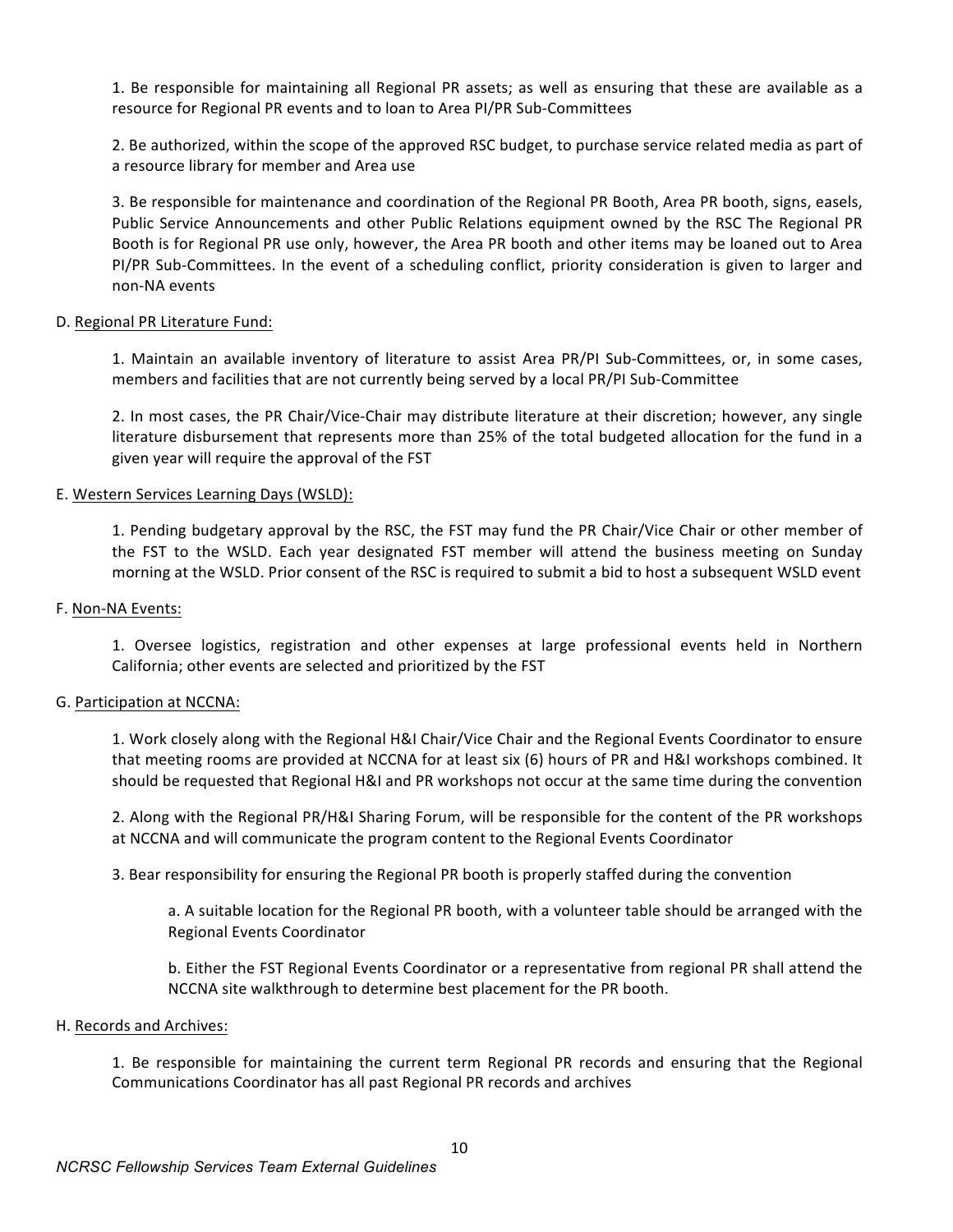2. Be responsible for maintaining a Statewide Phoneline list, including the WSO, RSO, and Northern California ASC/ASO phone numbers

3. Be responsible for facilitating an annual audit of the status of the phone numbers on the Statewide Phoneline list

4. Along with the Regional H&I Chair/Vice Chair, create and maintain a set of operational policies for the regional PR/H&I Sharing Forum

## **7. Hospitals and Institutions (H&I) Chair/Vice-Chair:**

The Hospitals and Institutions Chair/Vice Chair shall be well-versed in all current trends, publications and activities regarding Hospitals & Institutions service as well as Institutional Public Relations service within the fellowship of NA. The H&I Chair/Vice Chair should have a considerable history of H&I service within the Northern California Region. The mission of the H&I Chair/Vice Chair is to further the efforts of the individual Area H&I Sub- Committees, as well as supporting and facilitating the growth of the H&I effort in the Northern California Region. The H&I Chair/Vice Chair shall:

## A. Training & Education:

1. Provide continuing training and education to Northern California H&I members

2. Take an active role in participating as requested in Area learning days, workshops, or other events, as well as facilitating training and dialogue at the Regional H&I Sharing Forum

3. Stay current with the NAWS Public Relations Handbook, Hospitals and Institutions handbook, and current trends in fellowship development related to Hospitals and Institutions

4. The H&I Chair shall work closely with the Vice-Chair to provide mentorship

#### B. Coordination of Services:

1. Shall work with the Regional PR Chair/Vice Chair to facilitate the regional PR/H&I Sharing Forum, and shall provide a written report for each forum session.

2. Facilitate correspondence between Area H&I Sub-Committees, other Regions and NAWS on H&I related issues

3. Assist with any Area H&I efforts, and any NAWS H&I functions taking place within Northern California, upon request

4. Maintain caution not to interfere in the responsibility of the Area H&I Sub-Committees

#### C. Resource Library and Equipment:

1. Be responsible for maintaining all Regional H&I assets; as well as ensuring that these are available as a resource for Regional H&I events and to loan to Area H&I Sub-Committees

2. Be authorized, within the scope of the approved RCS budget, to purchase service related media as part of a resource library for member and Area use

#### D. Regional H&I Literature Fund:

1. Maintain an available inventory of literature to assist local Area H&I Sub-Committees, or, in some cases, members and institutions that are not currently being served by a local H&I Sub-Committee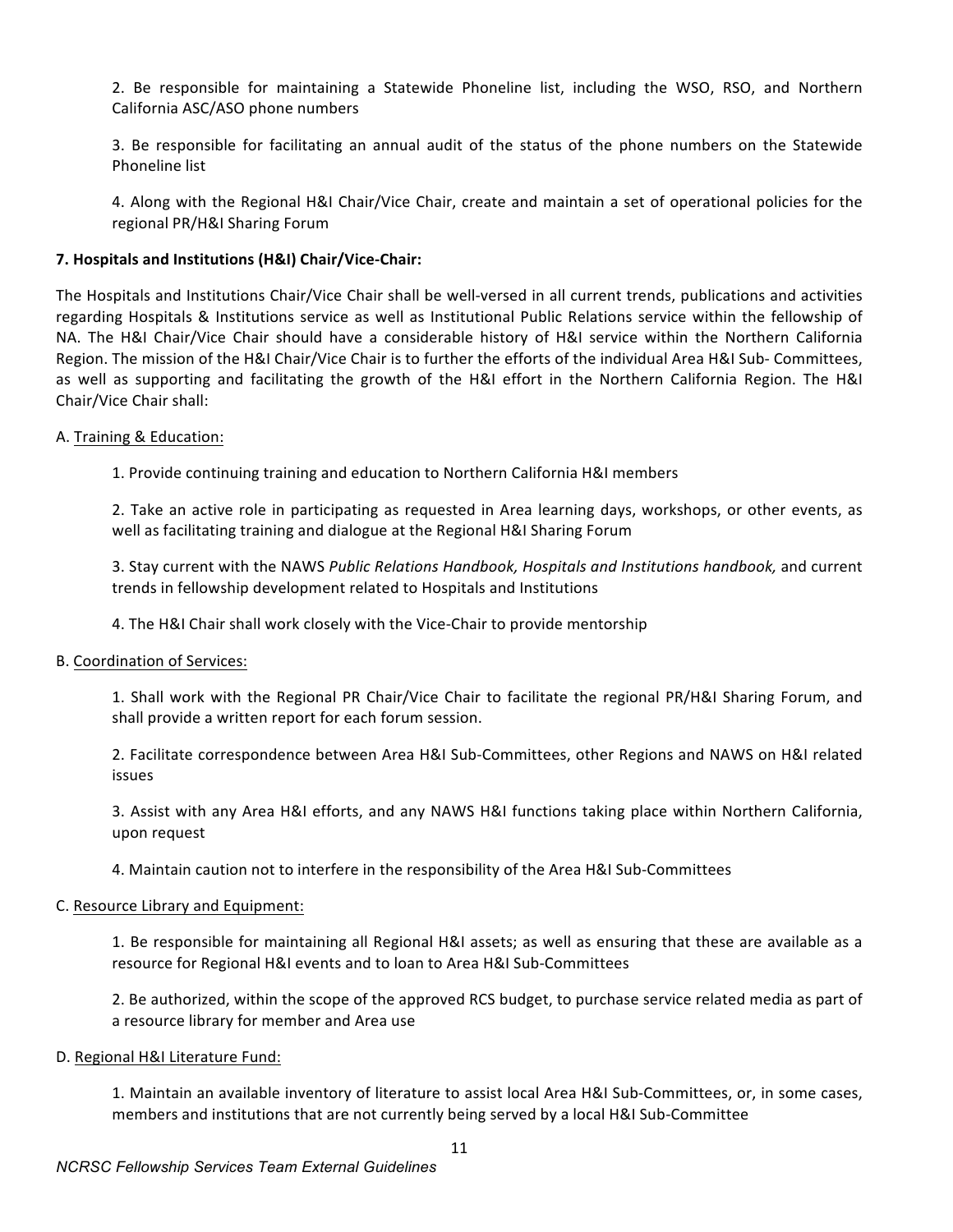2. In most cases, the H&I Chair/Vice-Chair may distribute literature at their discretion; however, any single literature disbursement that represents more than 25% of the total budgeted allocation for the fund in a given year will require the approval of the FST

## E. Western Services Learning Days (WSLD):

1. Pending budgetary approval by the RSC, the FST may fund the H&I Chair/Vice-Chair or another member of the FST to the WSLD each year. A designated FST member will attend the business meeting on Sunday morning at the WSLD. Prior consent of the RSC is required to submit a bid to host a subsequent WSLD event

## F. Participation at NCCNA:

1. Work closely along with the Regional PR Chair/Vice Chair and the Regional Events Coordinator to ensure that meeting rooms are provided at NCCNA for at least six (6) hours of PR and H&I workshops combined. It should be requested that Regional H&I and PR workshops not occur at the same time during the convention

2. Along with the Regional PR/H&I Sharing Forum, will be responsible for the content of the H&I workshops at NCCNA and will communicate the program content to the Regional Events Coordinator

3. Bear responsibility for ensuring the Regional PR booth is properly staffed during the convention

a. A suitable location for the Regional PR booth, with a volunteer table should be arranged with the Regional Events Coordinator

b. Either the FST Regional Events Coordinator or a representative from regional H&I shall attend the NCCNA site walkthrough to determine best placement for the PR booth.

## G. Fire Camps:

1. To be responsible for the operations of the Regional Fire Camp Project in Northern California (motion *5/2/12 approved 30/0/0)*

## H. Records and Archives:

1. Be responsible for maintaining the current term Regional H&I records and ensuring that the Regional Communications Coordinator has all past Regional H&I records and archives

2. Along with the Regional PR Chair/Vice Chair, create and maintain a set of operational policies for the regional PR/H&I Sharing Forum

## **8. Regional Resource Coordinator (RRC):**

The Regional Resource Coordinator will focus on utilizing the Regional Resource Pool (RRP) to identify talented members of the fellowship for inclusion on Regional working groups, traveling for presentations at fellowship events, and as potential leaders to fill elected Regional service positions. The RRC shall:

#### A. Regional Resource Pool:

1. Maintain the Regional Resource Pool (RRP) database, and shall work closely with the RSO and Regional Nominations Panel, when the RNP is in session, on maintaining and revising, as needed, the Regional Pool form on www.norcalna.org

2. Work with the FST to identify potential candidates from the RRP to fill Regional working groups upon approval of the corresponding Project Proposal form by the RSC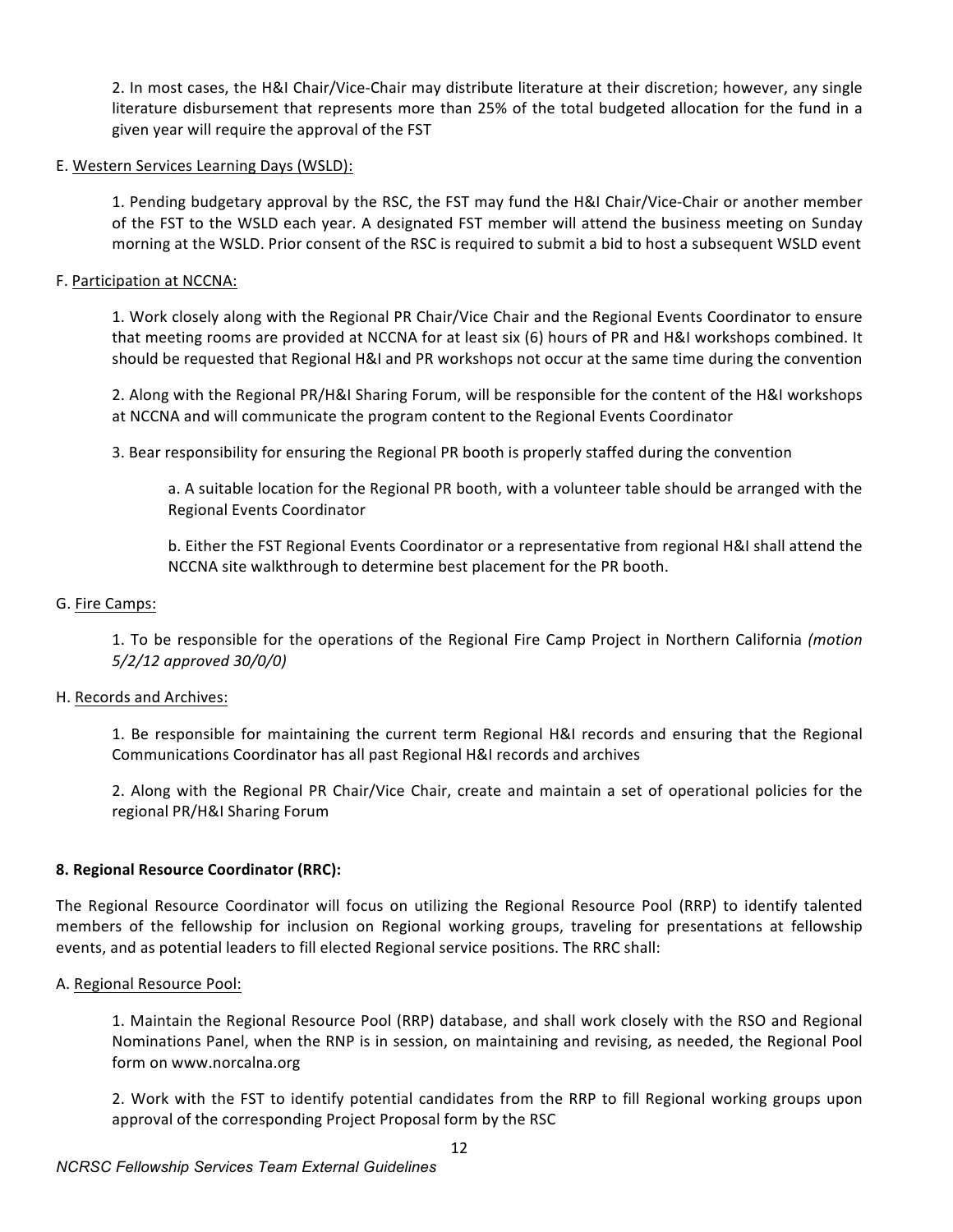3. Work closely with the FST, NCCNA Chair & Vice Chair, and RSO President and Vice President, year-round, to identify potential candidates to fill any vacancies, should they exist, for their respective Committees from within the RRP

4. Constantly strive to identify and implement creative and innovative ways to train, inform, encourage, and excite the fellowship at large as to the many opportunities within Regional services; to continually promote and advocate membership in the RRP

## B. Fellowship Development:

1. Work with the FST and approved travel requests to identify talented members of the fellowship from within the RRP that could be used to make presentations or assist with fellowship development needs as requested by the fellowship

## C. Liaisons:

1. Serve as the FST liaison to the Regional Nominations Panel, while the RNP is in session, taking caution to act only as a resource and to recues his/her self from discussions of nominees for the coming years RRC, or any other position for which the he/she may be considered as a nominee

## **9. Regional Delegate (RD):**

The Regional Delegate serves as the primary contact between NA World Services (NAWS) and the Northern California Region. On the one hand, the RD provides information on current NAWS initiatives and objectives to the RSC and FST. On the other, the RD provides a local perspective to the work of World Services. The RD is elected by the RSC to act in the best interests of NA as a whole. Therefore the RD should have a global vision and perspective about the direction of NA World Services and a holistic view of the interconnectedness of the entire NA service system. It is suggested that the RD have substantial service history with the RSC; preferably having served as the Alternate Delegate. An effective RD should have the capacity to provide leadership, training, and facilitation, as well as the integrity and humility called for in the 4th Concept for NA Service. The RD shall:

## A. World Service Conference Participation:

1. Serve with the vote of confidence as a delegate at the World Service Conference (WSC) when voting on motions or project proposals that were not in the Conference Agenda Report (CAR), Conference Approval Track (CAT), or when new information is presented that, in the RD's opinion, would have changed the Region's decisions; or where a clear Regional decision had not been obtained

2. Act as a full Conference participant in his/her own right in all other sessions of the WSC, such as adoption of the NAWS budget, elections and new business

3. Routinely, throughout the WSC, consult the Alternate Delegate (AD) on difficult matters for which there is no clear conscience from the Region In these cases, the RD and AD should work together as a team; basing their decisions on what is best for NA as a whole, while keeping in mind the needs and desires of the Region

B. Conference Agenda Report (CAR): The CAR includes reports, proposals, and motions from the World Board and any proposals or motions submitted from regions that the fellowship is being asked to consider and form a fellowship wide group conscience on. The CAR is distributed a minimum of one hundred and fifty (150) days prior to the opening day of the conference.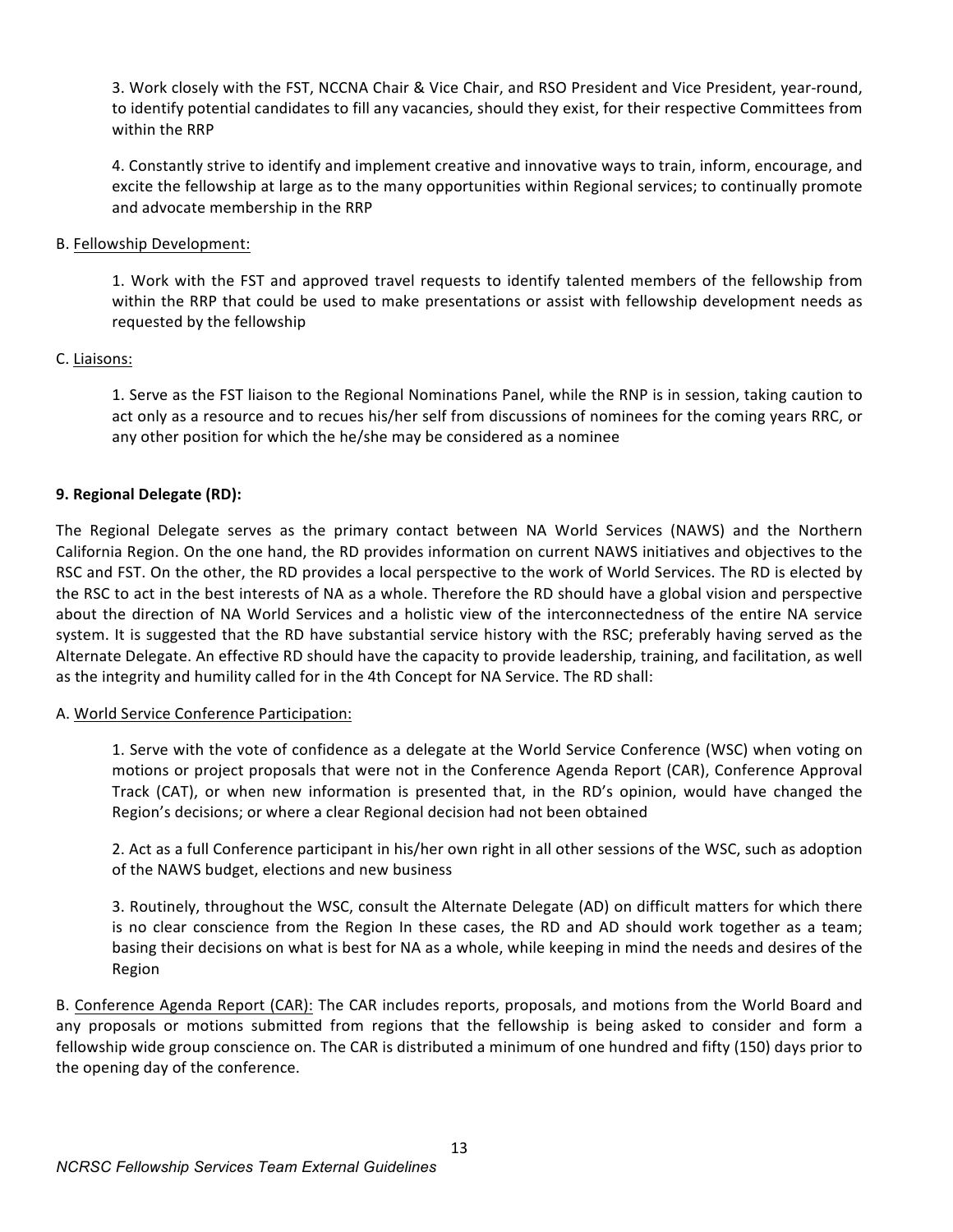1. During the winter and spring of WSC years (even numbered years), facilitate CAR sessions at NA 101 or other Regional CAR assemblies for the purpose of obtaining the conscience of the members of the Northern California Region on the proposals and discussion items in the CAR

2. The RD and Alternate Delegate (AD) shall hold a "train the trainer" workshop for the RCMS in order for the RCMS to be able to effectively disseminate the CAR in their respective areas.

3. Be a resource throughout the entire Conference Cycle for assisting in presentation and discussion of the current NAWS *Fellowship Issue Discussion Topics*

C. Conference Approval Track (CAT): *A Guide to World Services in NA* explains that "Conference-approved materials are those items approved by the World Service Conference that are intended primarily for use by service boards or committees. This type of material is sent to conference participants at least ninety (90) days prior to the World Service Conference meeting, to be considered during a new business session." This mailing is, in essence, those materials as well as the accompanying reports and the NAWS Strategic Plan.

1. Seek input from the RSC on the project proposals contained in the CAT prior to the meeting of the WSC

2. Make efforts to solicit additional input on the CAT materials from the fellowship through NA 101, if at all feasible

## D. Reporting:

1. Submit a Regional report in February of each Conference year to NAWS for inclusion in the March edition of the *Conference Report*, which will contain information on the growth and development of the Northern California Region since the last WSC

2. Provide a comprehensive report to the RSC following each WSC on the decisions and discussions of the WSC, and shall assist the RCMs in providing this information to their respective ASCs

3. Routinely demonstrate effective communications as called for in the 8th Concept for NA Service by consistently providing thorough and well-prepared reports for the RSC and by regularly updating the Regional Delegate reports on www.norcalna.org

## E. Zonal and World Forums:

1. Attend the Western States Zonal Forum, World Wide Workshops, and other events as provided for by the RSCs budget and approved by the FST.

## F. Mentoring and Training the Alternate Delegate:

1. Work closely with the AD; consulting with the AD by asking for different perspectives on World Service affairs and seeking to involve the AD in helping to carry the workload of the delegate team

2. Mentor the AD to become an effective WSC participant and valuable resource to the Northern California Region and NA World Services

#### G. Resource to the Fellowship:

1. Act as a resource to the RSC as well as the fellowship at large, by providing information and insights on current trends and developments in the NA Service System worldwide

2. Provide mentoring and training to RCMs in order that they may effectively connect their Areas and Groups with the rest of the NA Service System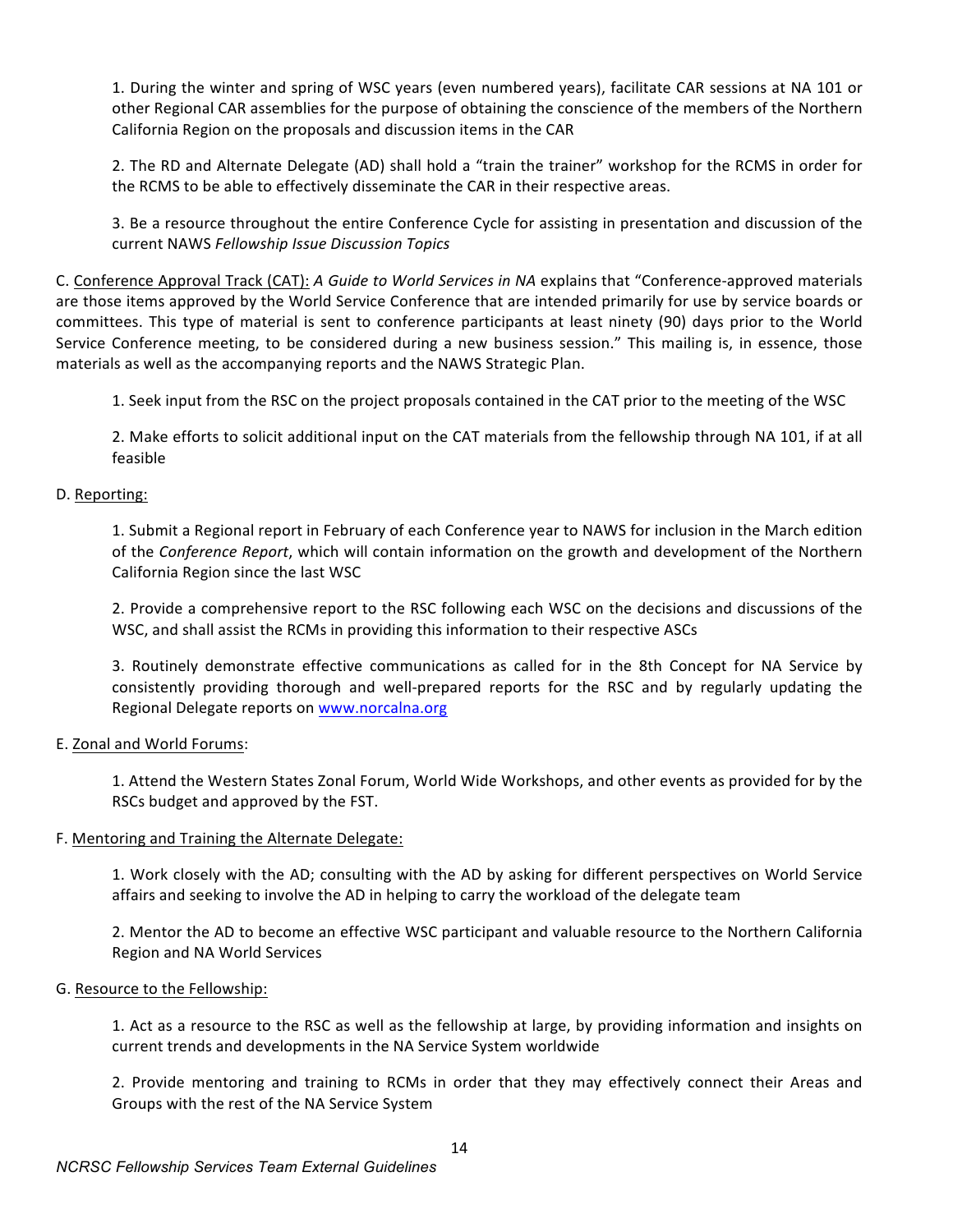## H. Public Relations:

1. Work closely with the AD, H&I Coordinator, and PR Coordinator by taking an active role as the FST liaison to either the Regional PR and/or H&I Sharing Forum

2. Provide guidance and support to Northern California's Public Relations and Hospitals & Institutions efforts by staying abreast of the latest trends and developments in the delivery of public relations services

## I. Archives:

1. Maintain a complete set of NAWS records from the previous Conference Cycle to be passed on to the next RD upon their election

2. Work with the Regional Communications Coordinator to ensure copies of all NAWS correspondence are filed with the Regional Archives

3. Work with the Regional Communications Coordinator to provide any RSC participant with access to NAWS communications, as requested

## J. NCRSC Bank Accounts:

- 1. Be a co-signer on the RSC bank accounts and must be available to monitor those accounts
- 2. Have a working knowledge of those accounts and be accountable for funding availability

## **10. Alternate Delegate (AD):**

The AD should pursue a global vision and perspective about the direction of NA World Services and a holistic view of the interconnectedness of the entire NA Service System. It is suggested that the AD have previous service history with the RSC. The AD should be able to provide input to the RD and also be prepared to accept the guidance given by both the RSC and the RD. An effective AD should have the capacity to provide leadership, training, and facilitation, as well as the integrity and humility called for in the 4th Concept for NA Service. The AD shall:

#### A. World Service Conference Participation:

1. Act as the Regional Delegate at the World Service Conference when the RD is not on the Conference floor during business sessions, and may fully participate in non-business sessions of the WSC

2. Work together with the RD as a team; basing their decisions on what is best for NA as a whole, while keeping in mind the needs and desires of the Northern California Region

B. Conference Agenda Report (CAR): The CAR includes reports, proposals, and motions from the World Board and any proposals or motions submitted from regions that the fellowship is being asked to consider and form a fellowship wide group conscience on. The CAR is distributed a minimum of one hundred and fifty (150) days prior to the opening day of the conference.

1. During the winter and spring of WSC years (even numbered years), facilitate CAR sessions at NA 101 or other Regional CAR assemblies for the purpose of obtaining the conscience of the members of the Northern California Region on the proposals and discussion items in the CAR

2. The RD and Alternate Delegate (AD) shall hold a "train the trainer" workshop for the RCMS in order for the RCMS to be able to effectively disseminate the CAR in their respective areas.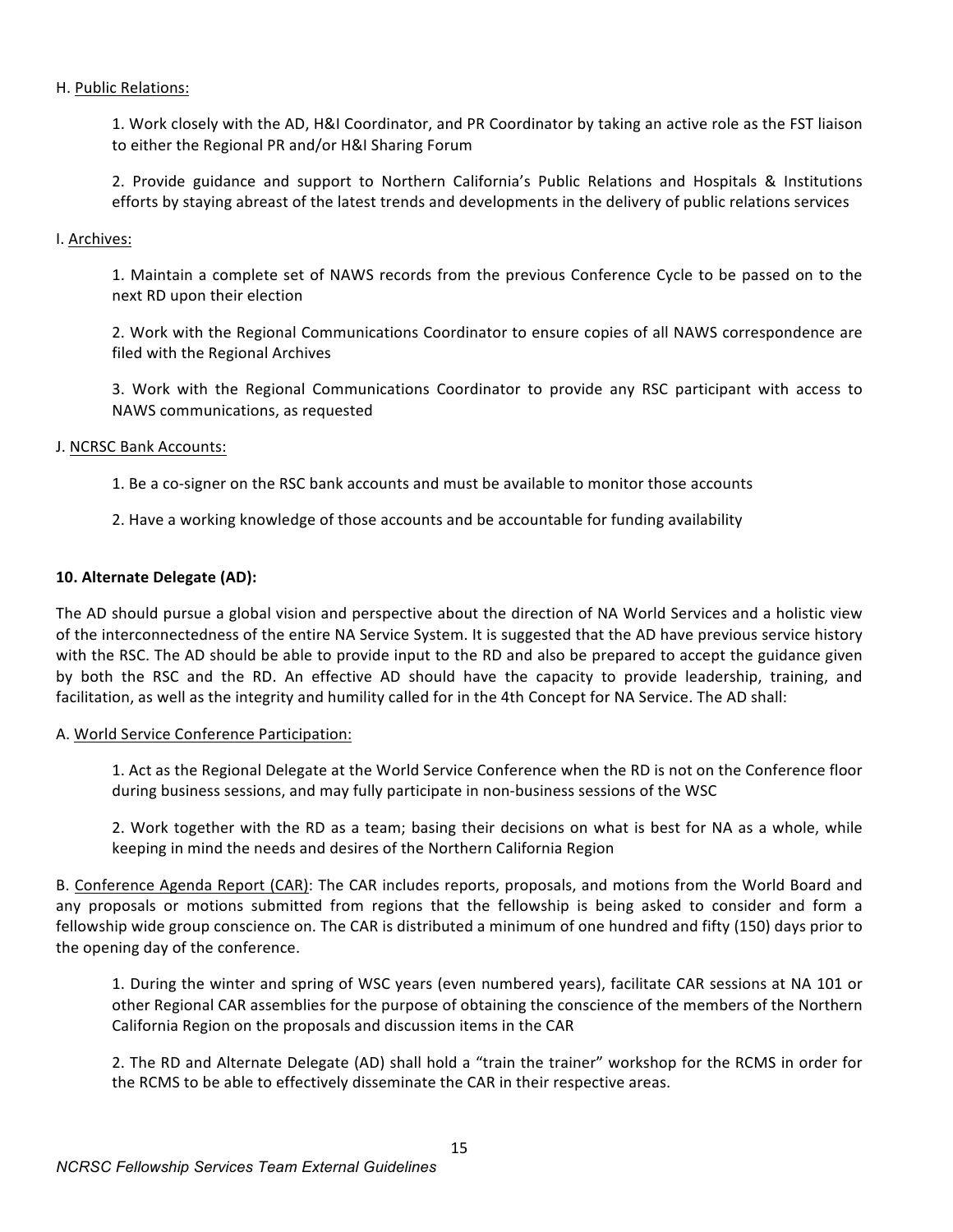3. Be a resource throughout the entire Conference Cycle for assisting in presentation and discussion of the current NAWS *Fellowship Issue Discussion Topics*

C. Conference Approval Track: *A Guide to World Services in NA* explains that "Conference-approved materials are those items approved by the World Service Conference that are intended primarily for use by service boards or committees. This type of material is sent to conference participants at least ninety (90) days prior to the World Service Conference meeting, to be considered during a new business session." This mailing is, in essence, those materials as well as the accompanying reports and the NAWS Strategic Plan.

1. Assist the RD with seeking input from the RSC on the project proposals contained in the CAT prior to the meeting of the WSC

2. Along with the RD, make efforts to solicit additional input on the CAT materials from the fellowship through NA 101, if at all feasible

## D. Reporting:

1. Provide a comprehensive report to the RSC following each WSC on the decisions and discussions of the WSC, and shall assist the RCMs in providing this information to their respective ASCs

2. Routinely demonstrate effective communications as called for in the 8th Concept for NA Service by consistently providing thorough and well-prepared reports for the RSC and by regularly updating the Regional Delegate reports on www.norcalna.org

## E. Zonal and World Forums:

1. Attend the Western States Zonal Forum, World Wide Workshops, and other events as provided for by the RSCs budget and approved by the FST.

#### F. Resource to the Fellowship:

1. Along with the RD, the AD shall act as a resource to the RSC as well as the fellowship at large, by providing information and insights on current trends and developments in the NA Service System worldwide

2. Provide mentoring and training to RCMs in order that they may effectively connect their Areas and Groups with the rest of the NA Service System

#### G. Public Relations:

1. Work closely with the RD, H&I Coordinator, and PR Coordinator by taking an active role as the FST liaison to either the Regional PR and/or H&I Sharing Forum

2. Provide guidance and support to Northern California's Public Relations and Hospitals & Institutions efforts by staying abreast of the latest trends and developments in the delivery of public relations services

#### H. Archives:

1. Maintain a complete set of NAWS records from the previous Conference Cycle to be passed on to the next AD upon their election

2. Work with the Regional Communications Coordinator to ensure copies of all NAWS correspondence are filed with the Regional Archives

3. Work with the Regional Communications Coordinator to provide any RSC participant with access to NAWS communications, as requested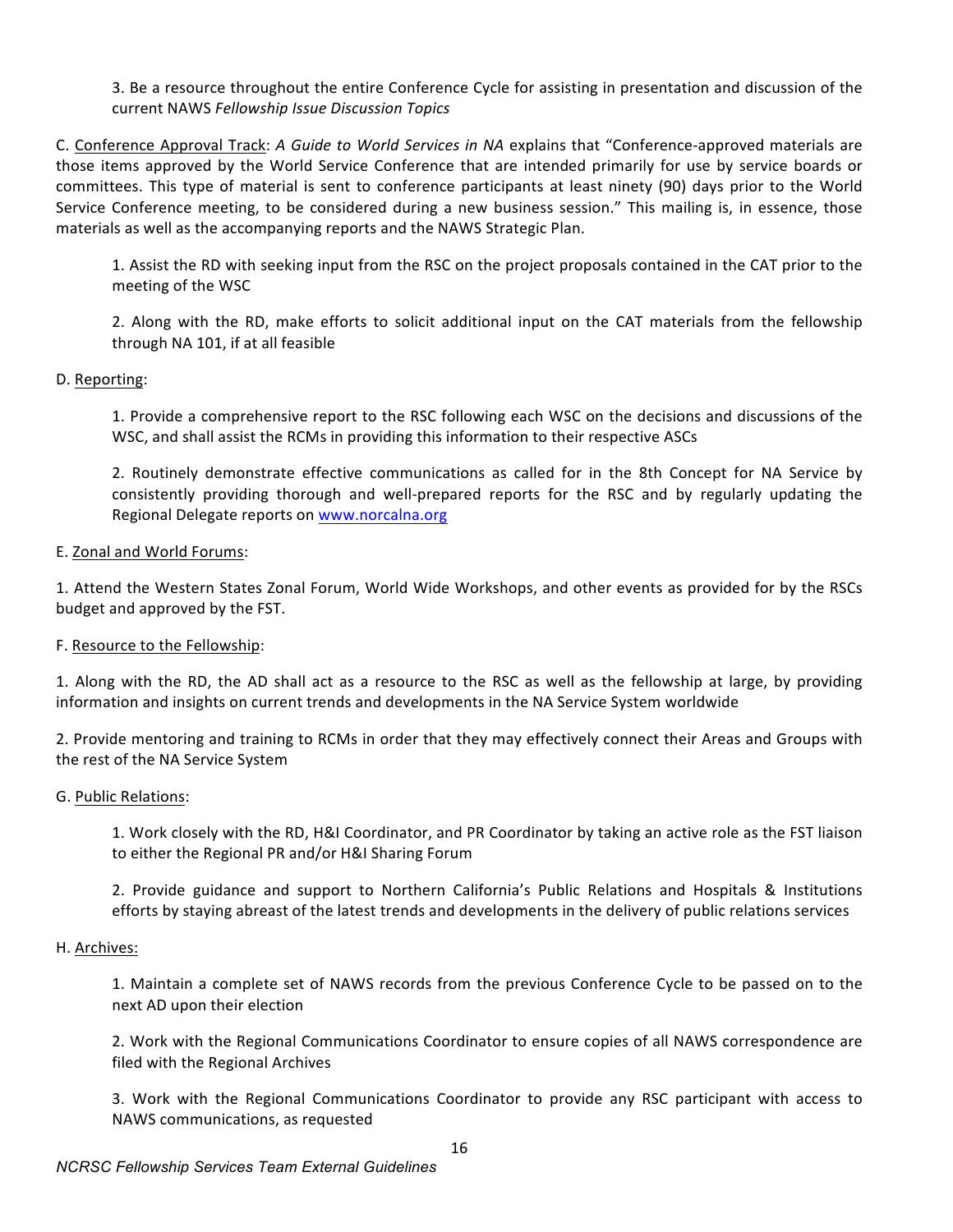In addition to the above twelve (12) members, the NCRSO Board President/Vice President, NCCNA Chair/Vice Chair are participants at all FST meetings.

## **VI. Removal of Members**

Members may be removed from the FST by a two-thirds (2/3rds) vote of all seated FST members. This action must be ratified by the next meeting of the RSC. Further, the RSC may, by two-thirds (2/3rds) vote, direct the FST to remove a member for cause. Once removed from the FST, former members may only be reinstated by an action of the RSC. Vacancies within the FST may not be filled by the FST. Only the RSC can elect FST members, and all vacancies, whether the result of removal for cause or resignation, will remain until the RSC elects new members to the FST.

## **VII. Quorum and Decision-Making**

A quorum for regularly scheduled meetings of the FST shall equal one half  $(1/2)$  of all seated members plus one  $(1)$ . The FST shall conduct all business using consensus-based decision-making (CBDM) and the *NCRSC Working Group Values*. All FST members shall fully participate in the FST decision-making process.

## **VIII. Regional Working Groups**

The FST accomplishes much of its work through the use of working groups. The number and type of working groups may vary depending on the number of projects approved by the RSC.

**1.** FST members are assigned to working groups by the FST Chair and are the single point of accountability (SPOA).

**2.** The number and experience of non-FST members chosen to serve on working groups depends upon the scope and nature of the project approved by the RSC, as well as the best judgment of the FST on the resources needed to successfully complete a project on time and on budget.

**3.** All working groups are accountable and responsible to the RSC through the FST SPOA. In keeping with the Fifth Concept for NA Service, the FST, in turn, is directly accountable to the RSC, thus ensuring a direct line of accountability. Further clarification on the FST's relationship with, and commitment to, working groups are outlined in the *FST Working Group Charter.* 

## **IX.** Internal Guidelines of the FST

The FST maintains Internal Guidelines that further define the internal operating procedures of the FST.

- **1.** The FST *Internal Guidelines* may be revised by unanimous consent of the FST.
- **2.** Any changes to the Internal Guidelines must be reported in writing to the following meeting of the RSC.

**3.** In the event of a conflict, the *FST External Guidelines* shall always supersede the *FST Internal Guidelines*.

## **X. Amendments to the FST External Guidelines**

The FST External Guidelines may only be amended by a two-thirds (2/3rds) majority vote of the RSC, in accordance with the process defined in the RSC Guidelines.